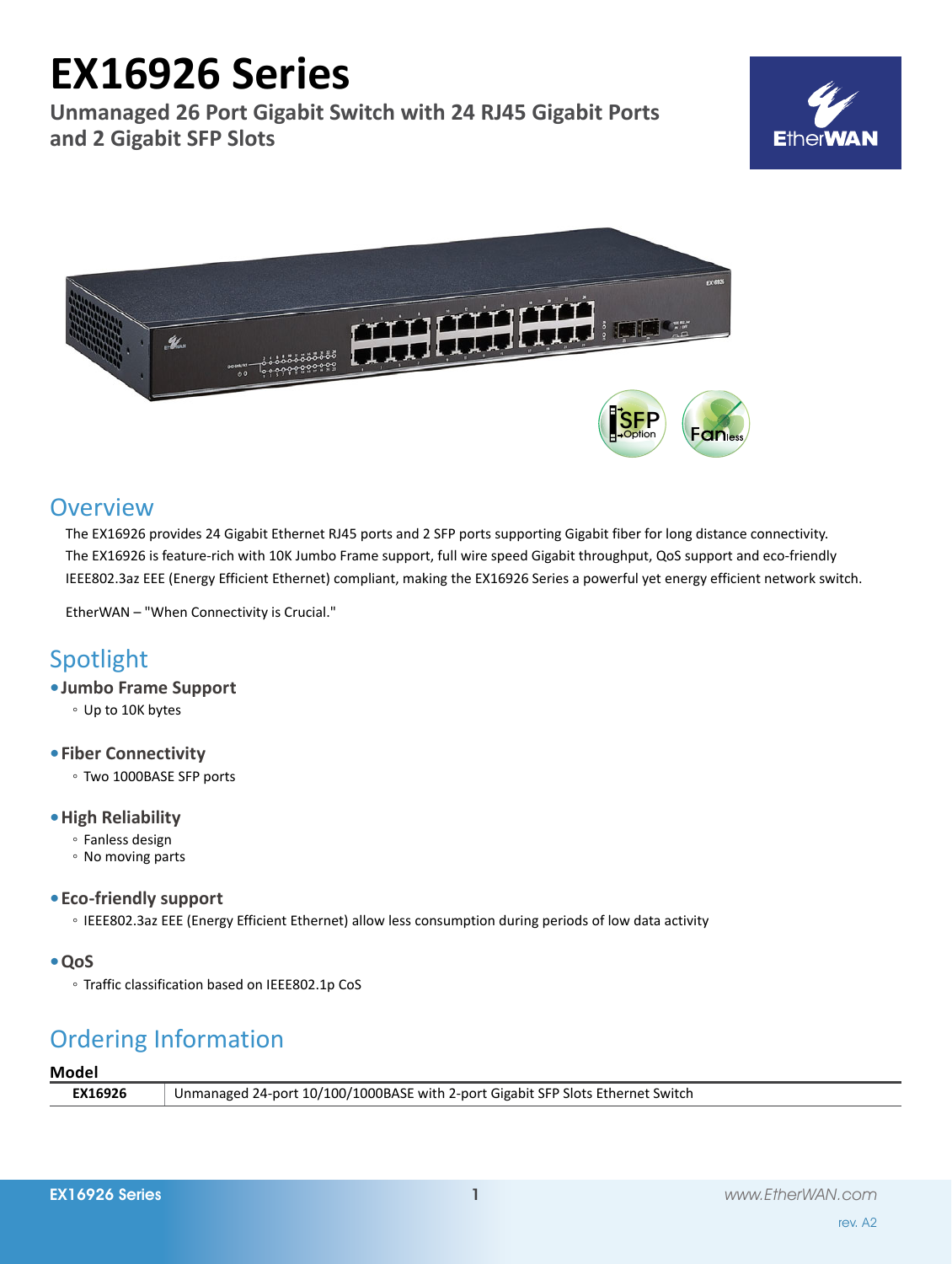# Hardware Specifications

# **Technology**

#### **Standards**

- • IEEE802.3 10BASE-T
- • IEEE802.3u 100BASE-TX/100BASE-FX
- • IEEE802.3ab 1000BASE-T
- • IEEE802.3z 1000BASE-SX/1000BASE-LX
- • IEEE802.3x, Full duplex flow control
- • IEEE802.3az Energy Efficient Ethernet
- IEEE802.1p Quality of Service (QoS)

#### **Forward and Filtering Rate**

- • 14,880pps for 10Mbps
- 148,810pps for 100Mbps
- 1,488,100pps for 1000Mbps

#### **Packet Buffer Memory**

• 4.1MB

#### **Processing Type**

- Store-and-Forward
- Auto Negotiation
- Half-duplex back-pressure and IEEE802.3x full-duplex flow control
- • Auto MDI/MDIX

#### **Jumbo Frame**

• 10K bytes

#### **Address Table Size**

• 4K MAC addresses

#### **Power**

#### **Input Voltage** • 100 to 240VAC

**Power Consumption** • 14.6W Max. 0.15A

# **Mechanical**

#### **Casing**

- • Metal case
- • IP30

#### **Dimensions**

• 44mm (H) x 441mm (W) x 131mm (D) (1.76" (H) x 17.64" (W) x 5.24" (D))

### **Weight**

• 1.9Kg (4.18lbs.)

#### **Installation**

• Rack-mount (rack mounting kit included)

### **Interface**

#### **Ethernet Port**

- 10/100/1000BASE-T: 24 ports
- 1000BASE SFP: 2 ports

#### **LED Indicators**

- • Per Unit: Power (Green)
- Per Port: Link & Activity (Green)

#### **Environment**

#### **Operating Temperature**

• 0°C to 50°C (32°F to 122°F)

### **Storage Temperature**

• -40°C to 70°C (-40°F to 158°F)

# **Ambient Relative Humidity**

• 10% to 95% (non-condensing)

### **Regulatory Approvals**

# **ISO**

• Manufactured in an ISO9001 facility

#### **EMI**

### **FCC Class B, CE Class B and LVD EN60950-1**